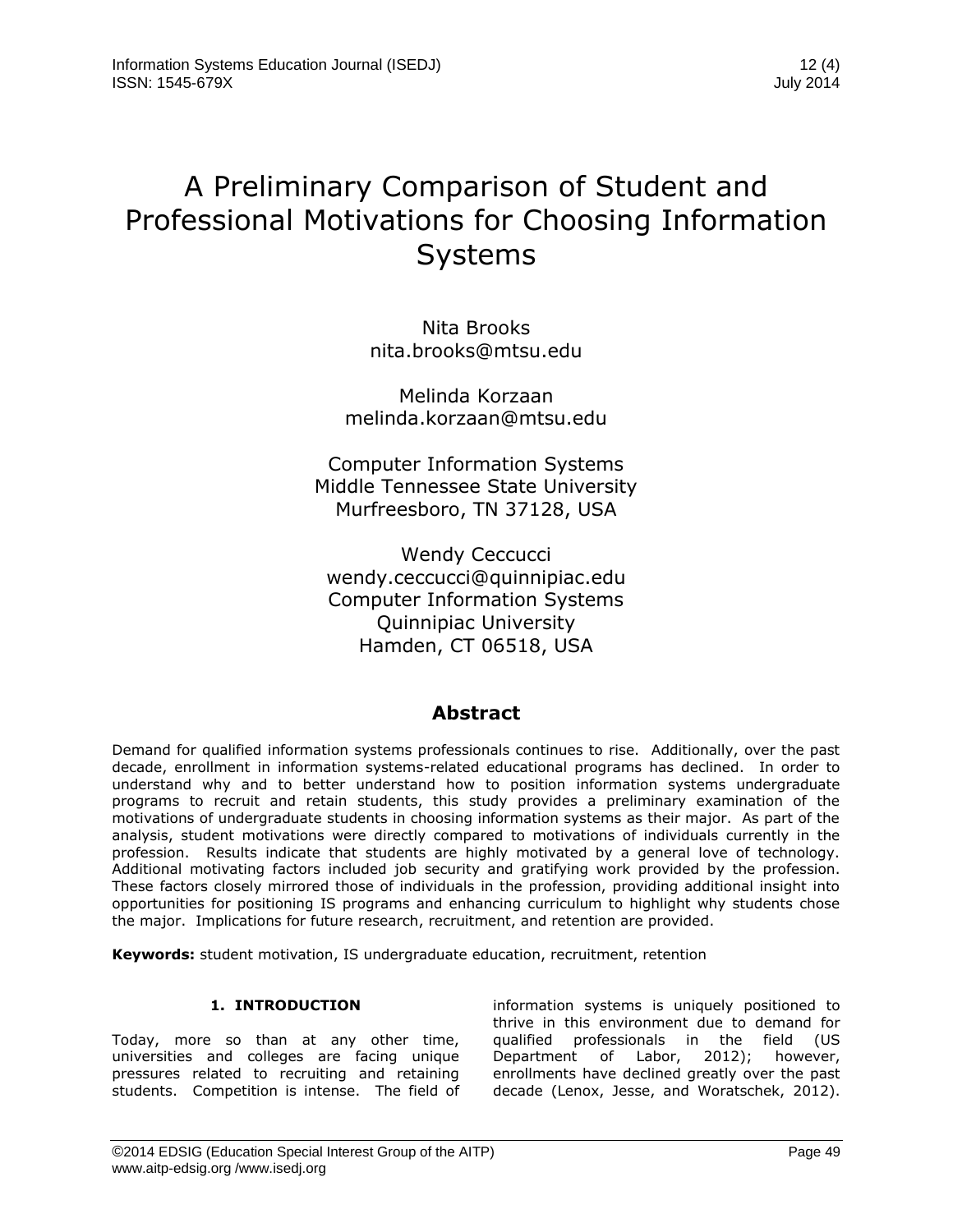Research has been provided that examines everything from high school math and science scores as determinants of choice to major in a technology-related field to drivers for choosing majors once in a college or university environment (e.g. Wong, Fieldler, and Liu, 2007).

Additionally, it has been noted that there is evidence suggesting "a substantial gap between what the students are looking for in their future career paths and what they perceive to be attainable by choosing IS to be their major of study" (Wong, et al., 2007 p. 202). Because of this, we need to examine the idea of student motivation from a broader perspective. The approach taken in this research is to examine student motivations and compare them to motivations of individuals currently in the profession. To accomplish this task, we have collected preliminary data from traditional undergraduate students based on motivations from research presented in the IS literature (McKinney, Wilson, Brooks, O'Leary-Kelly, and Hardgrave, 2006). As a first step in meeting these goals, it was necessary to examine what we already know about student motivations for choosing information systems as a major.

#### **2. LITERATURE REVIEW**

Several studies across disciplines have examined student motivations in determining their choice of study. From these, a handful focused on ISrelated programs. Our focus will be on the most recent studies as they provide a summary and foundation beyond what we can cover in this paper.

Wong, et al. (2007) used Schein's career anchors to examine perceptions of business majors related to their field of choice. The primary purpose was to determine if there was a difference in what students saw in their major and what they expected from the profession. Findings indicated that there was a difference between what they expect in a career and what the information systems major can provide to them.

Research has also shown that undergraduate business students are not as knowledgeable about information systems as a major when compared to other key business areas: management, marketing, accounting, and finance. Stated another way, students knew what the other majors represented more so than information systems. Students were surveyed in an entry-level business course and indicated "they are looking for majors that will be interesting, provide them with job security…and pay them well" (Walstrom, Schambach, Jones, and Crampton, 2008, p. 43).

Since we are examining information systemsrelated programs, we wanted to be sure and cover research related to other programs (e.g. computer science). In an article examining if there are differences between the student's choices of major in these two disciplines (information systems and computer science), it was found that the top motivators for both were interest in technology and financial compensation (Downey, McGaughey, and Roach, 2009). Interestingly, information systems students in the study were more concerned with perceptions of and desired more interaction with others when compared to computer science students.

In an effort to expand on what had been done related to student motivations, Ferratt, Hall, Prasad, and Wynn (2010) examined subject matter interests of information systems students. From this study we learned there is an interest in technical issues as well as linking business and technology. Additionally, it was found that students want to know the practical implications of the coursework – how does it prepare them for what they will be doing in the actual field of IS. The authors also provided a succinct summary of previous research that indicates students in IS are motivated by a general interest in technology, success in the area (self-efficacy), job prospects, and potential income.

More recent studies have continued to examine why individuals choose to major in information systems. Lenox, Jesse, and Woratschek (2012) noted that across the majority of studies in the area of motivation is the idea that students choose information systems, or conversely do not, due to certain perceptions. These included individual opinions of earning potential, selfefficacy, and the likelihood of earning a good salary.

The consistency seen across these various studies provides an interesting place to begin to examine the importance of such factors with a slightly different twist. Our goal is to take what we know about motivations of students in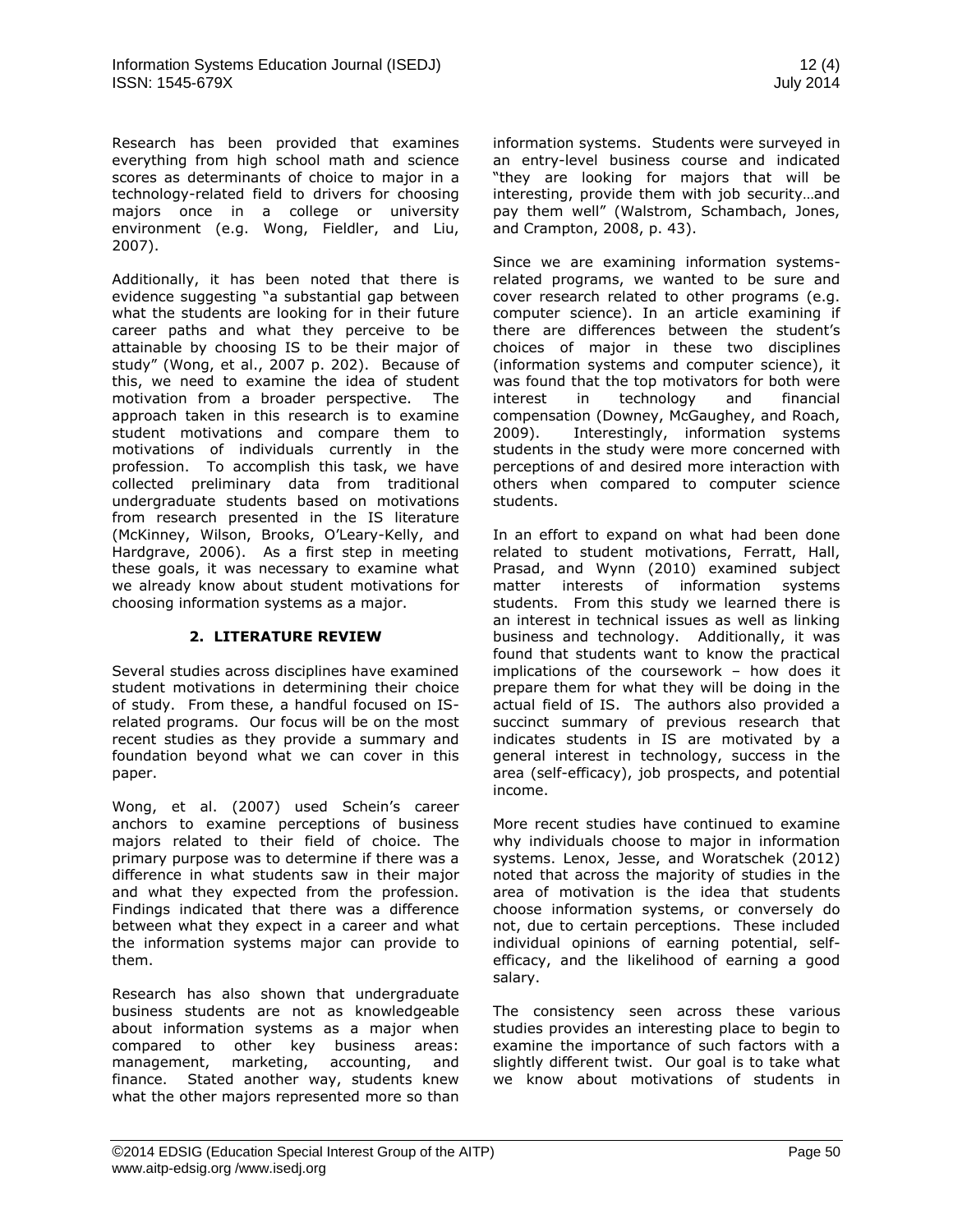general and compare that to the motivations of individuals working in the field of IS.

In an effort to cover a broad range of issues, we chose to use the items provided by McKinney, et al. (2006) as a basis for our initial comparison with students. In this article, the authors are focusing on factors that might differ between males and females in information systems. As part of this comparison, a list of motivational items (provided by an extensive review of the literature) was given to the participants. These items were pulled from a variety of key resources (see Appendix 1 for summary). A discussion of how we used these items and compared them generally to students is provided in the proceeding section.

#### **3. RESEARCH METHODOLOGY**

Data for this preliminary study was collected as part of a larger study aimed at better<br>understanding students' perceptions and understanding students' perceptions and attitudes related to information-systems related professions overall and to the major. Data was collected from one university in the Northeast United States.

Contact was initially made through course instructors in information systems-related programs. It was decided to include programs that were considered feeders to information systems jobs (computer science and information systems). Students were asked to respond to the survey related to their major of choice. The researchers determined it would be better, for this preliminary study, not to define the major or profession by using specific characteristics. We felt it was important for students to answer survey items related to what they perceived about their chosen major and subsequent choice of profession. Participation in the study was completely voluntary. A web-based survey was used to collect the data.

Overall, thirty students responded to this preliminary data collection. While this is a small sample, it provides insight into understanding motivating factors for students and provides a foundation on which to expand research and collect additional data from other institutions.

Measures for this preliminary study were pulled from previous research on motivation. Specific items used are provided in Appendix 1 along with original references for the items. All items were measured using a likert-type scale with a range of  $1 - 7$  (strongly disagree – strongly agree). The majority of the students in the sample were male (90%) and the average age was 20.3.

#### **4. RESULTS**

Table 1 provides information on the means of students' responses to the motivation items. The item found to motivate students the most in relation to choosing information systems as a major was the love of technology.

| <b>Motivation</b>                | Mean |
|----------------------------------|------|
| Love of technology               | 5.77 |
| Job security                     | 5.57 |
| Gratifying work                  | 5.50 |
| Level of income                  | 5.28 |
| Using state of the art equipment | 5.20 |
| Opportunity for task variety     | 5.03 |
| Freedom in how work is done      | 4.97 |
| Ease of entry                    | 4.57 |
| Flexible working hours           | 4.53 |
| Prestige of IT                   | 4.40 |

Table 1: Student Motivation Items Mean Responses

These results were then compared to the results of a survey given to professionals in the information systems field related to what motivated them (McKinney, et al., 2006). The mean results are provided in Table 2.

After comparing the results from both studies, it can be seen that four of the top five motivators are the same. For these groups of individuals, students and professionals, motivating items include job security provided by the profession, gratifying work, level of income, and a love of<br>technology. Interestingly, the prestige Interestingly, the associated with the profession or major was at the bottom of the list. Often it is expected that students pursue majors due to the importance of the major to referent others (e.g. parents). This finding indicates that the overall view of the field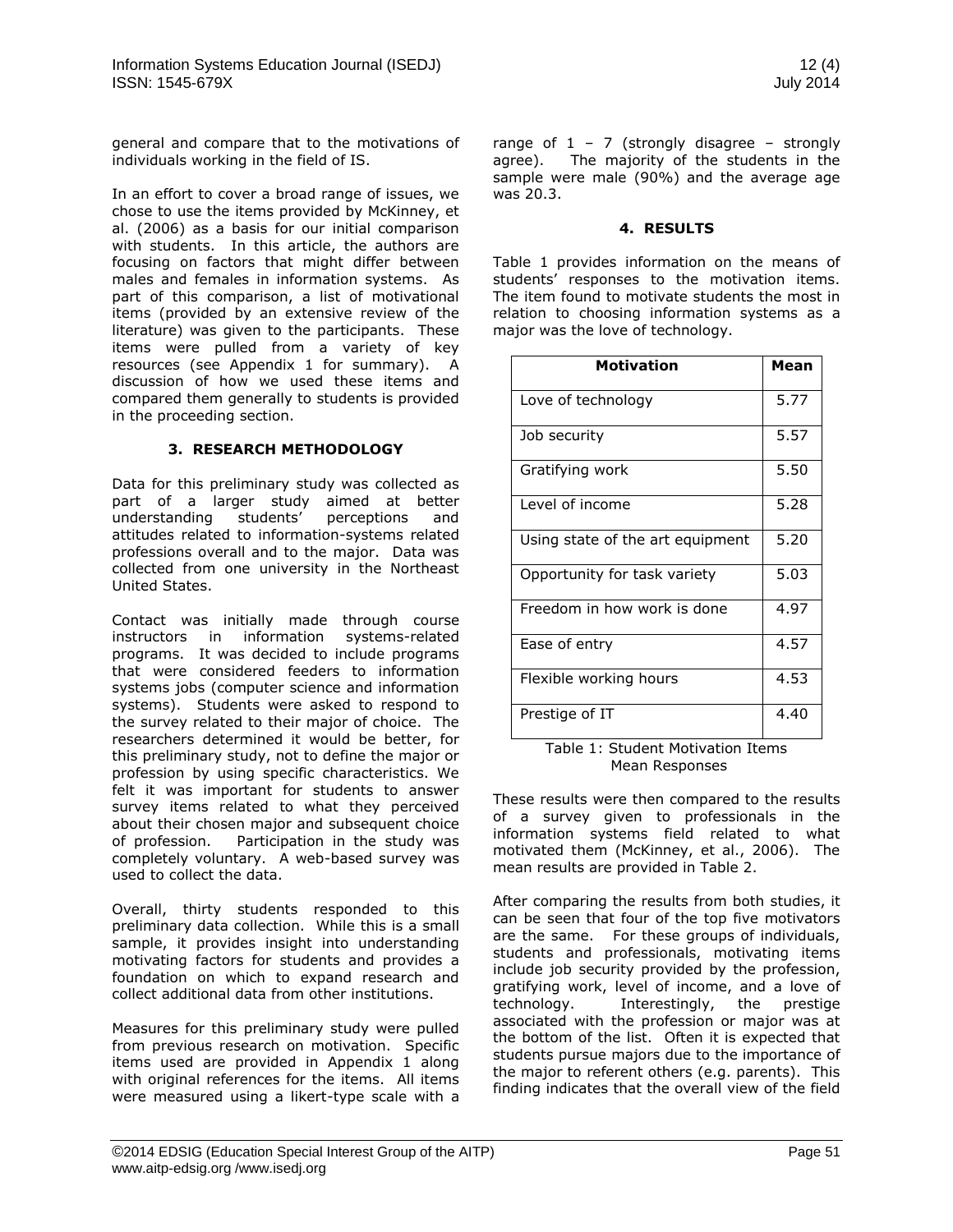is not as important to this group of students as other factors. For students specifically, it appears that the love of technology drives their interest. For professionals, there is a continued importance of this factor, but it seems that issues related to income and job security take over. We can only speculate, but it would seem obvious that as individuals move into their careers, responsibilities increase (family, financial, etc.).

| <b>Motivation</b>                | Mean |
|----------------------------------|------|
| Level of income                  | 5.73 |
| Job security                     | 5.58 |
| Gratifying work                  | 5.50 |
| Opportunity for task variety     | 5.44 |
| Love of technology               | 5.18 |
| Freedom in how work is done      | 5.13 |
| Using state of the art equipment | 4.63 |
| Flexible working hours           | 4.63 |
| Ease of entry                    | 4.11 |
| Prestige of IT                   | 4.06 |

Table 2: Professional Motivation Items Mean Responses

#### **5. DISCUSSION**

The student pipeline needs to be maintained and managed to properly supply the needs of the profession. Information systems exist across all organizations, public and private, and serve to improve efficiency and effectiveness in countless ways. As such, researchers have maintained interest in understanding why students choose majors (Wong, et al. 2007, Butterfield and Crews, 2012). While this study is certainly exploratory in nature, we can begin to make important connections between what motivated students in choosing their major in information systems-related programs and what motivated individuals in the profession. This strengthens our ability to understand and foster the success of individuals entering undergraduate majors in information systems fields.

Additionally, this study helps those in higher education understand the potential for influencing students in major courses by adjusting the curriculum to focus on those items that are found to motivate students in the first place. This is especially impactful if the items motivating and driving students are the same as those that motivated individuals in the field. If we, as educators, can bridge these groups more directly, it provides the ability for students to feel they are part of the profession while in an undergraduate program. Accomplishing this would enhance and strengthen the student's identity with the profession.

In a related area, Mbuva (2011) focuses attention on the importance of retention in higher education in general. The fact that enrollments have been down for information systems only provides for a heightened reason to do whatever is possible to improve recruitment and retention of students. The fact that universities and colleges are facing expanding competition points to the realization that we must begin to more thoroughly understand the population in general.

As noted by Walstrom, et al., (2008), "it is important that program administrators examine their curriculum to assess whether it meets current needs and whether the intro course includes a focus on capturing youthful relevance, interest, and engagement" (p. 50). We would argue that it is not a "youthful relevance" that drives our students; it is a general love of technology and hope for a positive and prosperous future. There is an inherent value in the applicability of what is happening in the learning environment to the student and where he or she is headed in their actual job (Ferratt, et al., 2010). This brings about the question how do we as educators foster this in our classrooms?

Based on the findings presented here, it is obvious that we should focus on integrating technology into the classroom. The love of technology is an important factor in the student choosing their major. By adding more technology components to the classroom, we could potentially enhance both recruitment and retention efforts. It is important that students have experiences with the systems and technologies we cover in our courses. While this is not always possible due to budget constraints, etc., we do have the opportunity to incorporate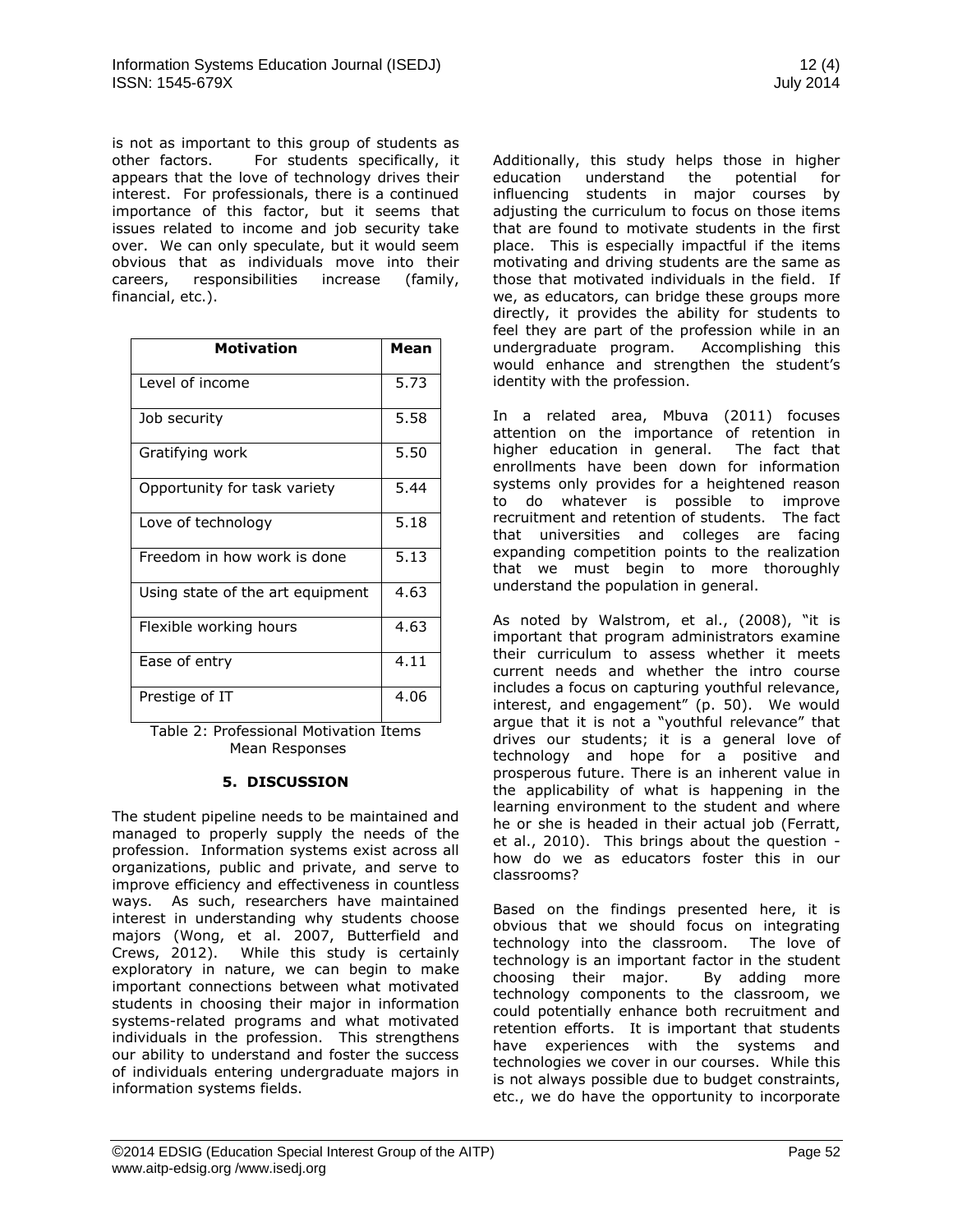virtual environments using Internet tools as well as multimedia experiences.

Factors related to the profession in general (job security, gratifying work, and income) are not typically in control of educators; however, we are in control of what we communicate to our students. It is important that students have an accurate view of the profession and that they are aware of the opportunities the profession affords them. Potential avenues for accomplishing this include appropriately marketing the major and profession, highlighting current trends in the job market, honestly discussing opportunities in the field, fostering a connection with technology at many levels (not just programming), expanding the general perception of what an information system major or professional is, and building a solid foundation and reputation by successfully working with industry and placing students in beneficial roles. Granger, Dick, Jacobson, and Van Slyke (2007) summarized these issues into distinct approaches to addressing misconceptions of the field: 1) curriculum-oriented and modifications to courses and 2) marketing and promotional.

Additional research should be conducted to expand the motivation items to cover a larger group of students and a larger range of research on information systems professional motivations. It is also important to acknowledge limitations of this study related to the demographics and sample used. One university was targeted in this preliminary study in which 90% of the sample was male. As much of the research in this area focuses on not just understanding what we know about students' major choice but also on the gender differences in information systems-related fields (e.g. Butterfield and Crews, 2012), it is important to have a more diverse sample of students.

Furthermore, since the love of technology was indicated as the top reason students are motivated to major in the field of information systems, additional research should include a more detailed investigation into the type(s) of technology that motivate students. For example, when students think of their love of technology what types of technology are they considering and do they have different reactions to different types of technology? Specifically, do students "love" hardware, software, specific applications, such as social media, programming, systems, etc.?

#### **6. CONCLUSION**

An interesting realization from this study, as noted in the literature review section, is the fact that the factors motivating individuals in an ISrelated major or in an IS position in the profession mirror factors that non-IS students say keep them from majoring in information systems-related fields in other studies. This points to a major discrepancy in the perceptions of students. It seems that if you are already in the field, you recognize these factors as being positive defining characteristics. If you did not choose information systems as your major or profession, it is these very factors that are cited as the reason keeping you from the field altogether. Research should explore potential reasons for this difference. Aside from the obvious motivations, such as "love of technology", the other factors could easily translate to other fields. A deeper exploration into students' personality traits, motivations for entering higher education, and factors that drove the choice of major would potentially help clarify the differences.

In an examination of why enrollments have been down in information systems, Granger, et al., (2007) note that the lack of jobs, outsourcing, debate related to H1-B visas, low salaries, and a perception of a useless IS degree are the myths keeping the field from growing at the needed rate. Findings from this study indicate that conceptualizations related to opportunities and salaries in IS are in fact myths. Individuals in the profession noted that these are motivators – key reasons for the choice of information systems. Therefore, students are likely not informed that these are myths and unaware of the opportunities available in the field of information systems. Future research would be beneficial to explore in more detail student perceptions related to these myths and investigate whether these myths continue to be dominant factors in dissuading students from majoring in IS, or whether other factors are having a more significant impact such as the potential negative social image associated with technology degrees or students not believing they have the aptitude for the degree (Kumar and Kumar, 2013).

While the authors recognize that individuals will tend to view factors that potentially define their identity as more favorable, it is interesting that the "facts" can be interpreted so differently. Previous research and statistics from the Bureau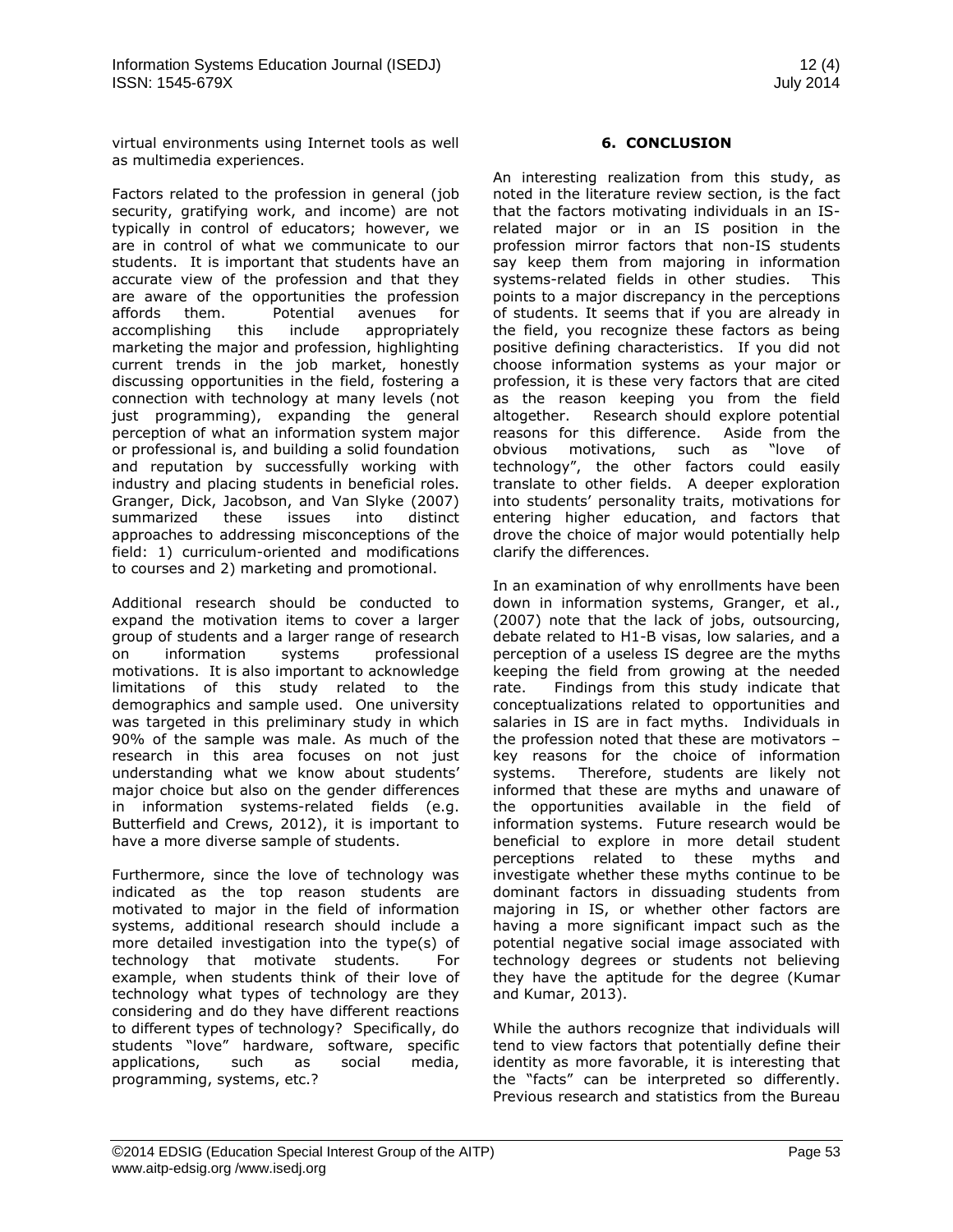of Labor Statistics support the fact that information systems jobs are among the most desired and well paid – two of the top five motivators for students and professionals. This misconception is precisely what provides the information systems discipline a great opportunity.

Any chance to understand our students at a deeper level assists in creating a productive and supportive learning environment. Through this examination of general motivating items of students that chose IS-related majors, we can begin to change our classrooms to provide a richer educational experience.

#### **7. REFERENCES**

- Butterfield, H. and Crews, T. (2012). Casting a wider net: A longitudinal study exploring gender differences, influences and attitudes impacting academic major selection in computing. *Computer and Information Science*, 5(2), 2-10.
- Downey, J.P., McGaughey, R., and Roach, D. (2009). MIS versus computer science: An empirical comparison of the influences on the students' choice of major. *Journal of Information Systems Education*, 20(3), 357- 368.
- Granger, M.J., Dick, G., Jacobson, C.M., and VanSlyke, C. (2007). Information systems enrollments: Challenges and strategies. *Journal of Information Systems Education*, 18(3), 81-84.
- Ferratt, T.W., Hall, S.R., Prasad, J., and Wynn, D. (2010). Choosing management information systems as a major: Understanding smifactors for MIS. *Communications of the AIS*, 27(1), 265-284.
- Kumar, A. & Kumar, P. (2013). An examination of factors influencing students selection of business majors using TRA framework. *Decision Sciences*, 11(1), p. 77-105.
- Lacy, W.B., Bokemeier, J.L., and Shepard, J.M. (1983). Job attribute preferences and work commitment of men and women in the United States. *Personnel Psychology*, 36(2), 315-329.
- Lenox, T.L., Jesse, G., and Woratschek, C.R. (2012). Factors influencing students' decisions to major in a computer-related discipline. *Information Systems Education Journal*, 10(6), 63-71.
- McKinney, V.R., Wilson, D.D., Brooks, N.G., O'Leary-Kelly, A., and Hardgrave, B. (2008). Women and men in the IT profession. *Communications of the ACM*, 51(2), 81-84.
- McLean, E.R., Smits, S.J., and Tanner, J.R. (1991). Managing new MIS professionals. *Information and Management*, 20(4),, 257- 263.
- Mbuva, J.M. (2011). An examination of student retention and student success in high school, college, and university. *Journal of Higher Education Theory and Practice*, 11(4), 92- 101.
- Schambach, T.P. and Chrisman, C. (1997). What motivates today's information systems graduates? *International Academy for Information Management Annual*  **Conference,** retrieved from http://www.editlib.org/p/87281.
- Shipp, V.H. (1999). Factors influencing the career choices of African American collegians: Implications for minority teacher recruitment. *Journal of Negro Education*, 68(3), 343-351.
- U.S. Department of Labor, U.S Bureau of Labor Statistics. (2012, Spring). *Occupational Outlook Quarterly: The 2010 – 20 job outlook in brief*, *56* (1). Retrieved from http://www.bls.gov/opub/ooq/2012/spring/s pring2012ooq.pdf
- Walstrom, K.A., Schambach, T.P., Jones, K.T., and Crampton, W.J. (2008). Why are students not majoring in information systems? *Journal of Information Systems Education*, 19(1), 43-54.
- Wentling, R.M. and Thomas, S.P. (2009). Workplace culture that hinders and assists the career development of women in information technology. *Information Technology, Learning, and Performance Journal*, 25(1), 25-43.
- Wong, R.M., Fiedler, A.M, and Liu, C. (2007). Exploring the motivation of students in